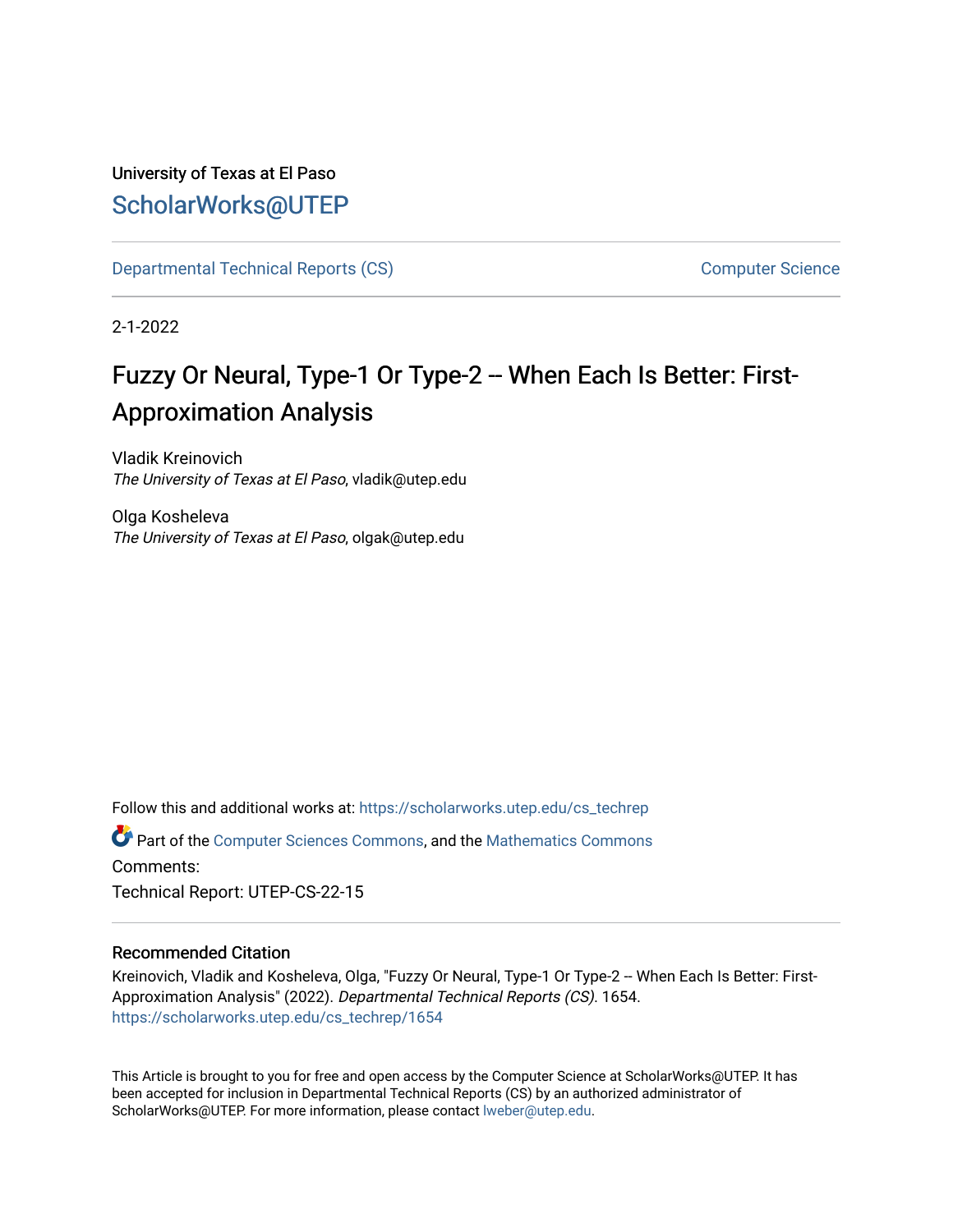# **Fuzzy Or Neural, Type-1 Or Type-2 – When Each Is Better: First-Approximation Analysis**

Vladik Kreinovich and Olga Kosheleva

**Abstract** In many practical situations, we need to determine the dependence between different quantities based on the empirical data. Several methods exist for solving this problem, including neural techniques and different versions of fuzzy techniques: type-1, type-2, etc. In some cases, some of these techniques work better, in other cases, other methods work better. Usually, practitioners try several techniques and select the one that works best for their problem. This trying often requires a lot of efforts. It would be more efficient if we could have a priori recommendations about which technique is better. In this paper, we use the first-approximation model of this situation to provide such a recommendation.

### **1 Formulation of the Problem**

**Need for data processing.** In many practical situations, we are interested in a quantity  $\nu$  which is difficult – or even impossible – to measure directly. For example, we may be interested in the distance to a faraway star, in the amount of oil in a given well, in tomorrow's temperature, etc. Since we cannot directly measure this quantity, a natural idea is to measure it indirectly  $-$  i.e., to measure the values of easier-to-measure related quantities  $x_1, \ldots, x_n$ , and then provide the best estimate for y based on the results  $\tilde{x}_i$  of these measurements. For this purpose, we need to know the dependence  $y = f(x_1, \ldots, x_n)$  between the desired quantity y and the auxiliary easier-to-measure quantities  $x_i$ .

The resulting computation of the estimate  $\tilde{y} = f(\tilde{x}_1, \dots, \tilde{x}_n)$  based on the measurement results  $\tilde{x}_i$  is what is usually called *data processing*.

Vladik Kreinovich and Olga Kosheleva

University of Texas at El Paso, 500 W. University, El Paso, TX 79968, USA e-mail: vladik@utep.edu, olgak@utep.edu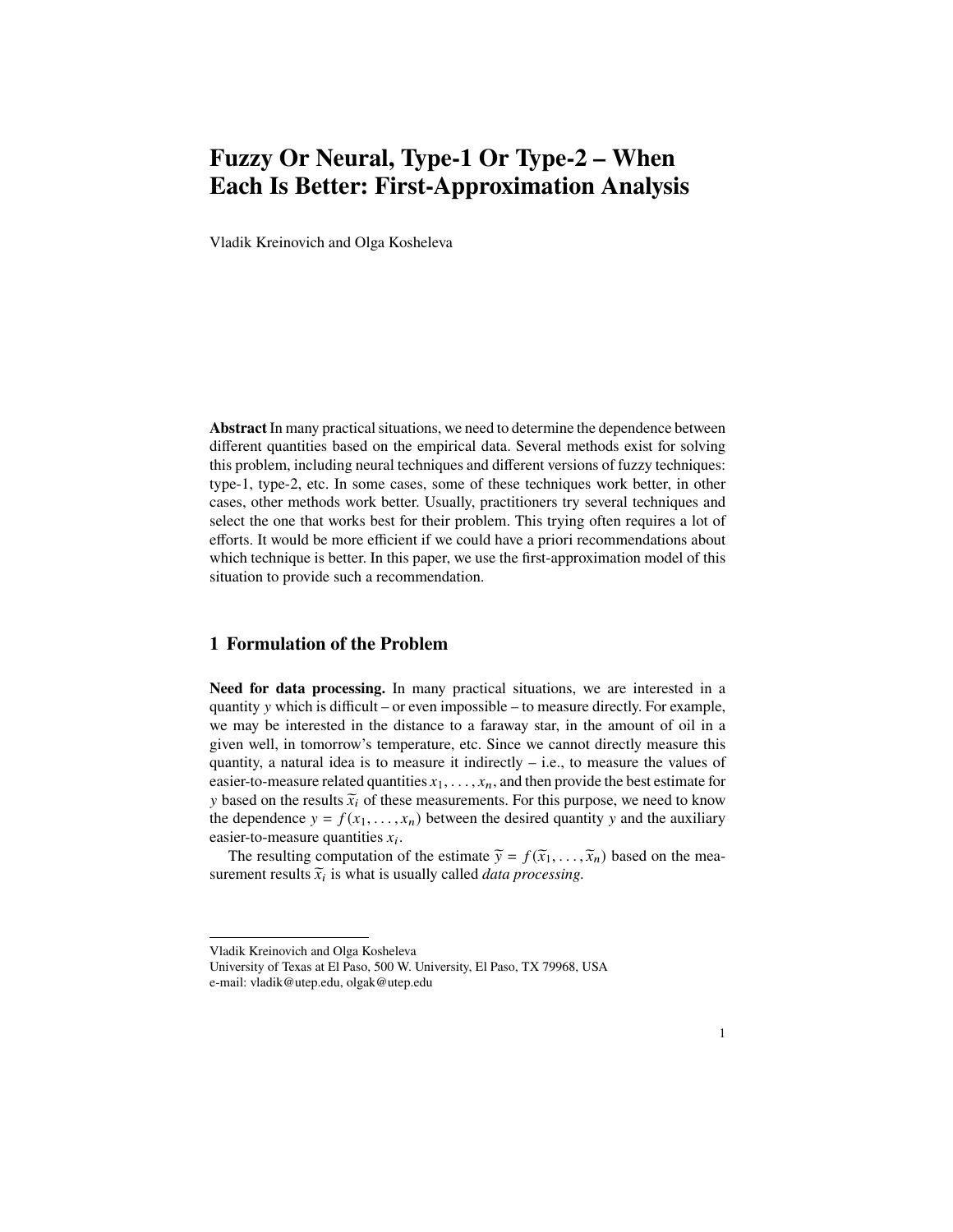**Sometimes, the dependence is known, but not always.** In some practical situations. we know the desired dependence  $y = f(x_1, \ldots, x_n)$  – at least approximately, with reasonable accuracy.

For example, to estimate the distance to a faraway star, we can measure the direction to this star in two different seasons, when the Earth is at two opposite sides of the Sun. In this case, the distance can be obtained by using known trigonometric formulas. Similarly, we know the equations that describe the atmosphere's dynamics.

However, in many other situation, we do not know the dependence – or we know the approximate dependence, but this approximate dependence is too very accurate. For example, no accurate formula is known for predicting future changes in the country's economy.

**Need for – generally understood – machine learning.** In situations when we do not know the desired dependence, we need to determine this dependence from the experimental data. In other words, we collect situations  $k$  in which we know the values  $y^{(k)}$  and  $x_i^{(k)}$  of both y and  $x_i$ , and we want to find the dependence  $y = f(x_1, \ldots, x_n)$ that fits all these data, i.e., for which, for all k, we have  $y^{(k)} \approx f(x_1^{(k)})$  $\binom{k}{1}, \ldots, x_n^{(k)}$ . The determination of the dependence from the available data is known as *machine learning*; see, e.g., [3].

Often, in addition to the values  $y^{(k)}$  and  $x_i^{(k)}$ , we have some information about the dependence  $y = f(x_1, \ldots, x_n)$ . For example, often we know that the desired dependence is linear or quadratic – or belongs to a known few-parametric class of dependencies. Often, we know some imprecise ("fuzzy") rules that describe this dependence, e.g., that if  $x_1$  is low and  $x_2$  is high, then y is medium.

**Many techniques are used to solve this problem.** Many different techniques are used to solve this "machine learning" problem of determining the dependence from the experimental data.

In many situations, neural network techniques work the best – especially techniques of deep learning; see, e.g., [5]. In other situations, better results are obtained if we use fuzzy techniques (see, e.g.,  $[2, 6, 7, 9, 10, 13]$ ) – i.e., when we first use fuzzy techniques to translate the imprecise of-then rules into a precise firstapproximation dependence, and then adjust the parameters of this dependence so as to fit the available data. There are many version of fuzzy techniques: we can use the traditional fuzzy techniques, we can use intuitionistic fuzzy techniques (see, e.g., [1]), we can use type-2 fuzzy approach [7], etc. There are many other machine learning techniques; see, e.g., [3].

For each of these techniques:

- sometimes, this technique works well and its results are better than others, while
- in other situations, this techniques is not working as well.

**Remaining challenge.** At present, it is not clear a priori which of the techniques will work better. Practitioners usually try different techniques – and then use the technique that works the best for a given situation. This trying of several different techniques takes a lot of efforts.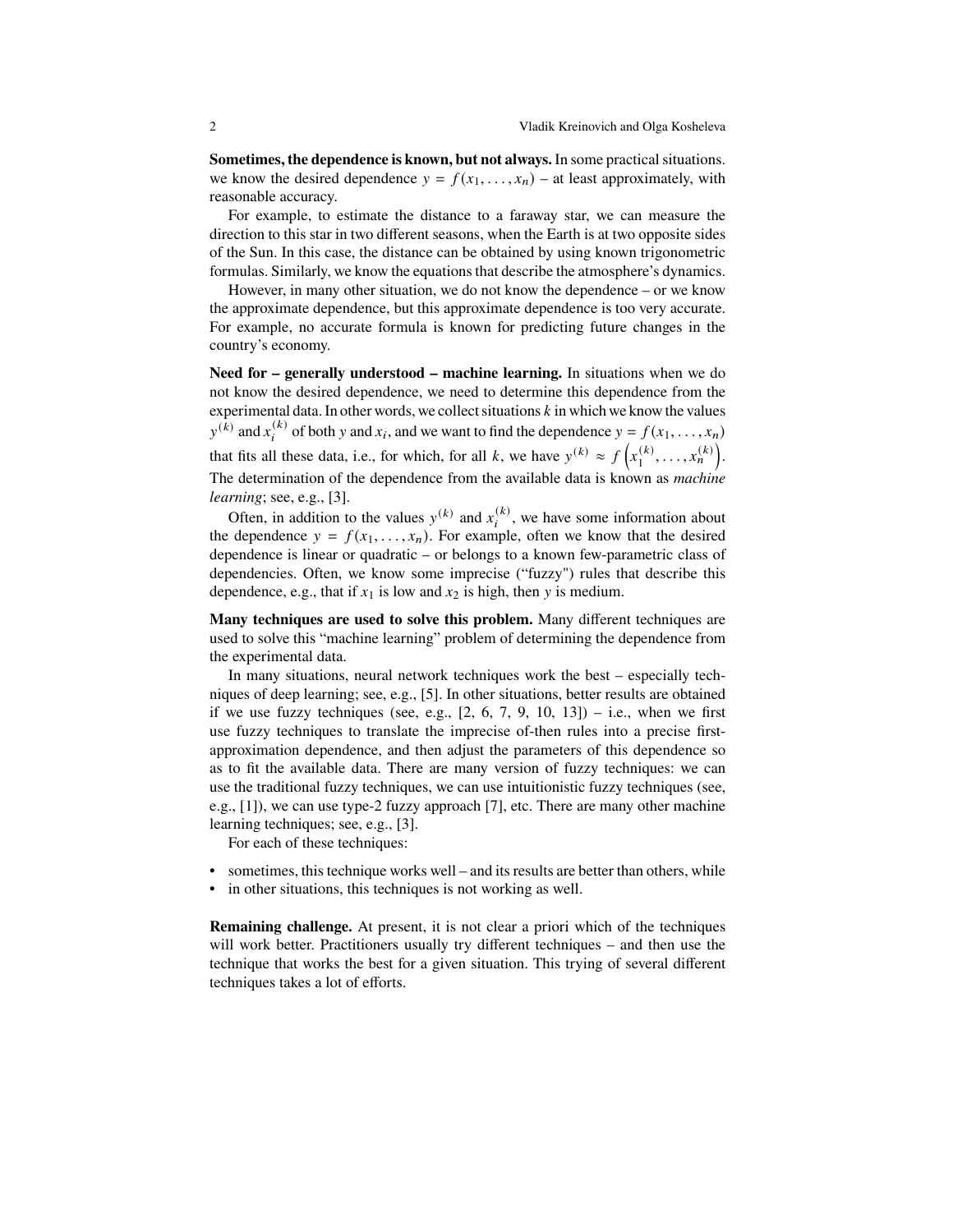Fuzzy Or Neural, Type-1 Or Type-2 – When Each Is Better? 3

It is therefore desirable to be able to decide when each of the available techniques is better – and thus, in effect, come up with a new combined methodology that would enable us to utilize the best features of each technique without the need to try them all.

**What we do in this paper.** In this paper, on the example of fuzzy-neural dichotomy, we show how such a combination can be attained.

#### **2 Analysis of the Problem**

**Neural and fuzzy machine learning: what is the main difference?** What is the main difference between neural and fuzzy approaches? In both cases, we adjust the parameters of the model to fit all the data:

- in a neural network, we adjust the parameters of all the neurons,
- in the fuzzy case, we adjust the parameters of the membership functions (and, sometimes, the parameters of the corresponding "and"- and "or"-operations, also known as t-norms and t-conorms).

We often even use the same techniques for this adjustment: e.g., gradient descent. So what is the main different between these two techniques?

The main difference is that:

- In the neural network, a change in each parameter of each neuron, in principle, affects all possible values of the resulting function  $f(x_1, \ldots, x_n)$ . In this sense, all these parameters are *global*.
- In contrast, in fuzzy techniques, a change in a membership function  $-e.g.,$  in a membership function describing when  $x_1$  is small – only affects the values  $f(x_1, \ldots, x_n)$  corresponding to small  $x_1$ . In this sense, all these parameters are *local*.

**What is the main difference between type-1, type-2, etc.?** From this general viewpoint, what is the main difference between different versions of fuzzy techniques? For example, if we use triangular membership functions – and not necessarily symmetric ones – then we need 3 parameters to describe each function:

- the value  $v_{0-}$  at which the membership function starts increasing,
- the value  $v_1$  at which the membership function reaches its largest value 1, and
- the value  $v_{0+}$  at which the membership function reaches the value 0 and stops decreasing.

If we use symmetric membership functions, we only need two parameters to describe each membership function, since in this case,

$$
v_1 = \frac{v_{0-} + v_{0+}}{2}.
$$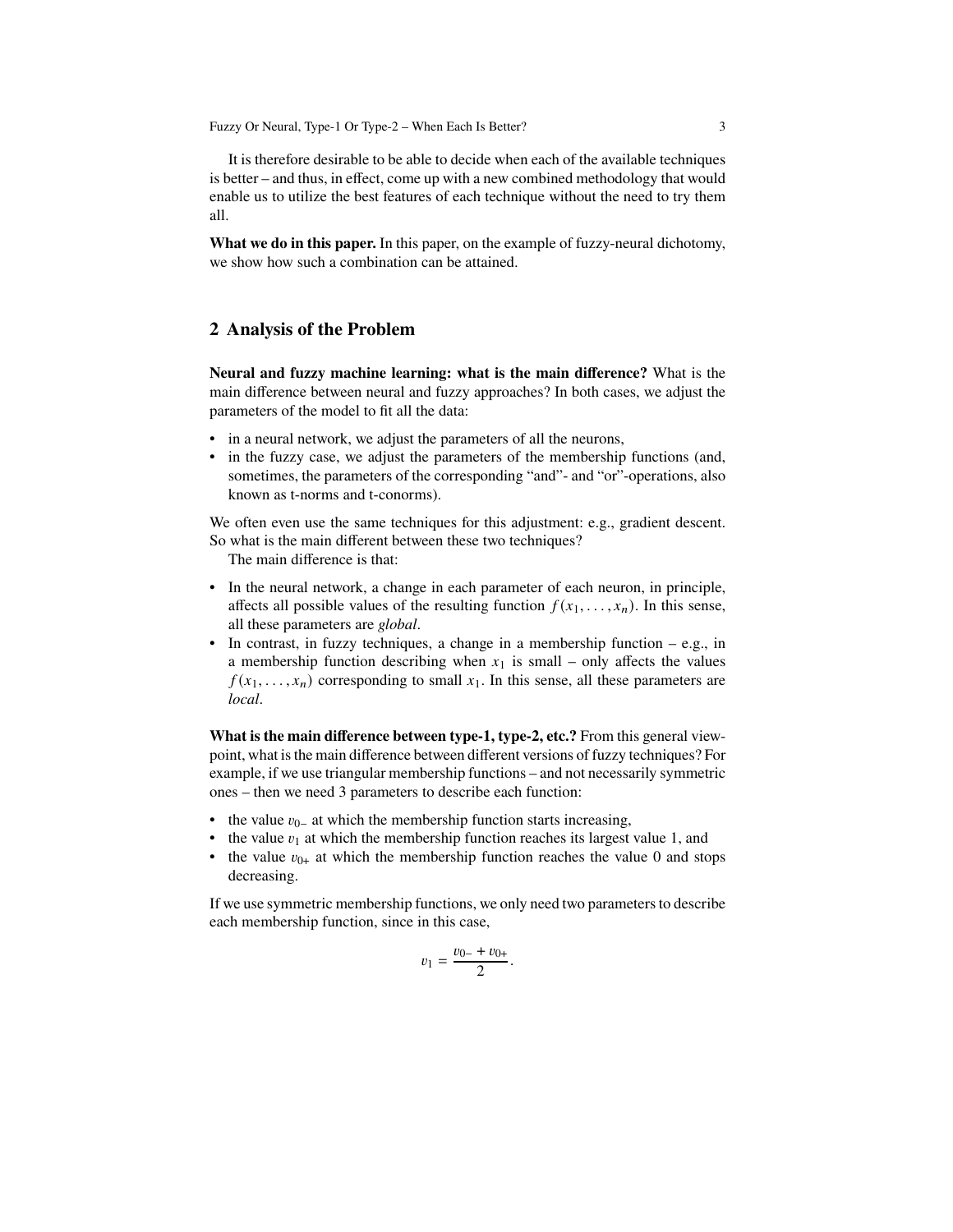If we use trapezoid membership functions, in the general case, we need four parameters:

- the value  $v_{0-}$  at which the membership function starts increasing,
- the value  $v_{1-}$  at which the membership function first reaches its largest value 1,
- the value  $v_{1+}$  at which the membership function starts decreasing, and
- the value  $v_{0+}$  at which the membership function reaches the value 0 and stops decreasing.

For symmetric trapezoid functions, we only need three parameters.

In the case of interval-values membership functions  $\left[\mu(x), \overline{\mu}(x)\right]$ , we need, in effect, to describe two different membership functions  $\mu(x)$  are  $\overline{\mu}(x)$  and thus, we need twice as many parameters. For example, if we use symmetric trapezoid membership functions, we need  $2 \cdot 3 = 6$  parameters to describe each membership function.

From this viewpoint, the main difference between different fuzzy representations is in how many parameters we use to describe the local behavior of the desired function in the corresponding region.

**Now, we are ready to reformulate the above challenge in precise mathematical terms.** In view of the above analysis, in order to select a proper technique, we need to decide:

- first, whether it is better to describe the dependence globally (as, e.g., in the neural network approach) or to divide it into regions (as in fuzzy approach) and have a separate description in each region;
- second, if it is more efficient to divide into regions, what is the best size of a region, and how many parameters should we use to describe the dependence in each region.

Let us describe thus reformulated problem in precise terms.

## **3 First-Approximation Model and the Resulting Recommendation**

**Simplifying assumption.** For simplicity, let us consider a 1-D version of the problem, when we want to find a good approximation to an unknown function of one variable  $y = f(x)$ .

**How many parameters can we use?** Of course, the more parameters we use, the more accurately we can represent a function. However, the more parameters we use, the more time it will take to process the data, the more space will be needed to store all these parameters. So, in practice, there is a limit  $N$  to how many parameters we can use.

From this viewpoint, the question is: what is the best approximation that we can attain for the given number of parameters?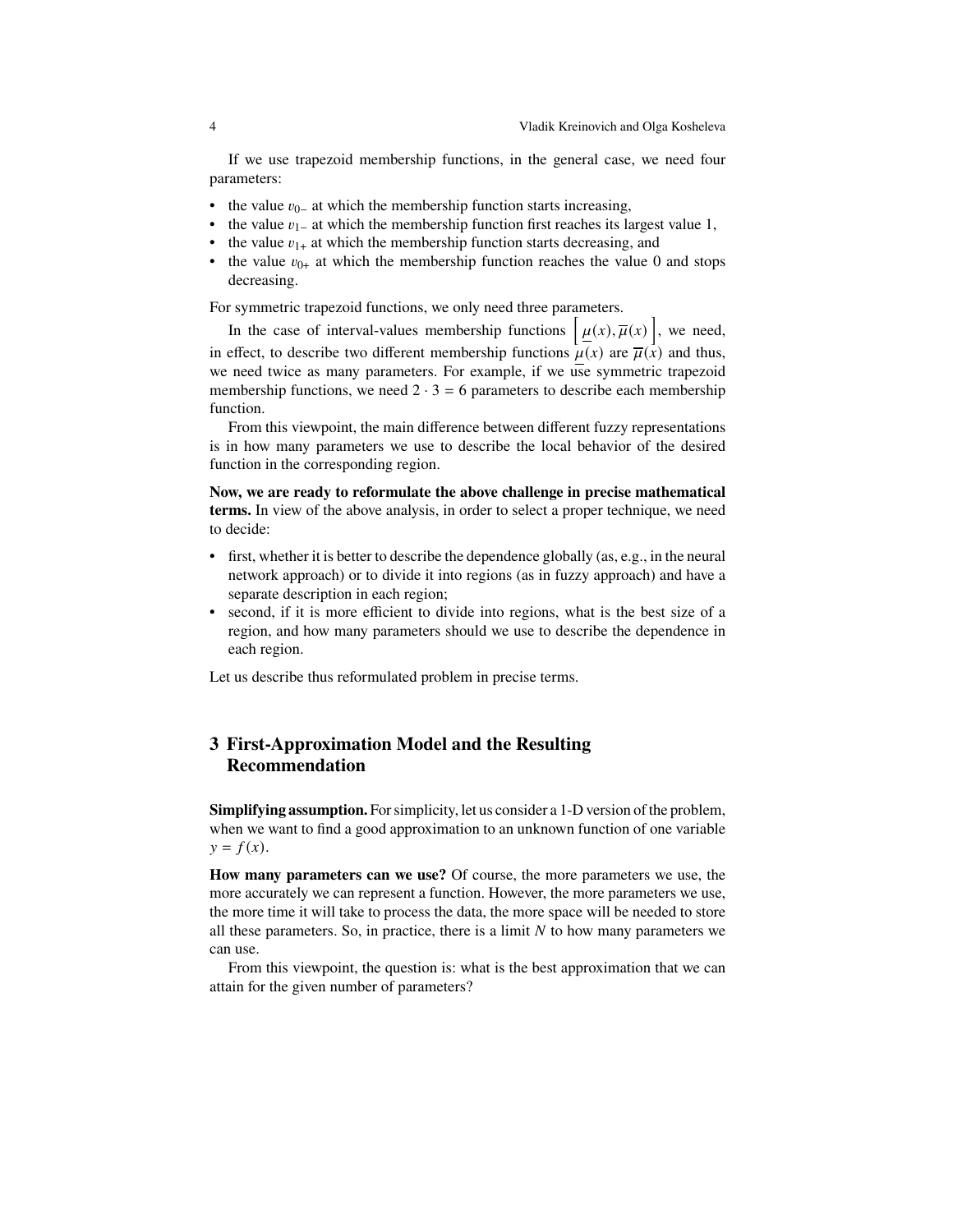Fuzzy Or Neural, Type-1 Or Type-2 – When Each Is Better? 5

**Gauging approximation accuracy.** Most real-life dependencies are smooth, even analytical; see, e.g., [4, 12]. Such functions can be expanded in Taylor series

$$
f(x) = a_0 + a_1 \cdot (x - x_0) + a_2 \cdot (x - x_0)^2 + \dots,
$$

and a natural way to approximate such a function is to use the first few terms in its Taylor series, i.e., to use the approximation

$$
f(x) \approx a_0 + a_1 \cdot (x - x_0) + a_2 \cdot (x - x_0)^2 + \ldots + a_{p-1} \cdot (x - x_0)^{p-1}.
$$
 (1)

This is a standard way to approximate real-life dependencies in physics (see, e.g., [4, 12]), this is how computers compute functions like  $exp(x)$ ,  $sin(x)$ , etc.

This approximation means that we ignore the following terms in the Taylor series. The largest of these terms is the term proportional to  $(x - x_0)^p$ . If we divide the whole interval of possible values of  $x$  – whose size we will denote by  $I$  – into regions of smaller size  $\overline{s}$ , then this ignored term has the size  $\overline{s}^p$ .

The expression  $s^p$  thus describes the size of the approximation error.

**Resulting optimization problem.** Once we select the degree of the approximating polynomial – i.e., the value  $p$  – we will know that to describe the dependence on each subregion, we need  $p$  parameters.

Overall, we have  $N$  parameters. Thus, we can have  $N/p$  subregions.

The size  $s$  of each subregion can be obtained if we divide the size  $I$  of the whole interval by the number  $N/p$  of the subregions. Thus, this size is equal to

$$
s = \frac{I}{N/p} = \frac{p \cdot I}{N}.
$$

So, the resulting approximation error is equal to

$$
s^P = \left(\frac{p \cdot I}{N}\right)^P.
$$
 (2)

The values I and N are given, the only parameter that we can control is  $p$ . Thus, we must select the value  $p$  for which the approximation error (2) attains the smallest possible value.

**Solving the resulting optimization problem.** The function  $\ln(x)$  is strictly increasing. Thus, minimizing the expression (2) is equivalent to minimizing its logarithm

$$
\ln(s^p) = p \cdot \left(\ln(p) + \ln\left(\frac{I}{N}\right)\right). \tag{3}
$$

Differentiating this expression by  $p$  and equating the derivative to 0, we conclude that

$$
\ln(p) + \ln\left(\frac{I}{N}\right) + 1 = 0.
$$

By applying  $exp(x)$  to both sides of this equality, we conclude that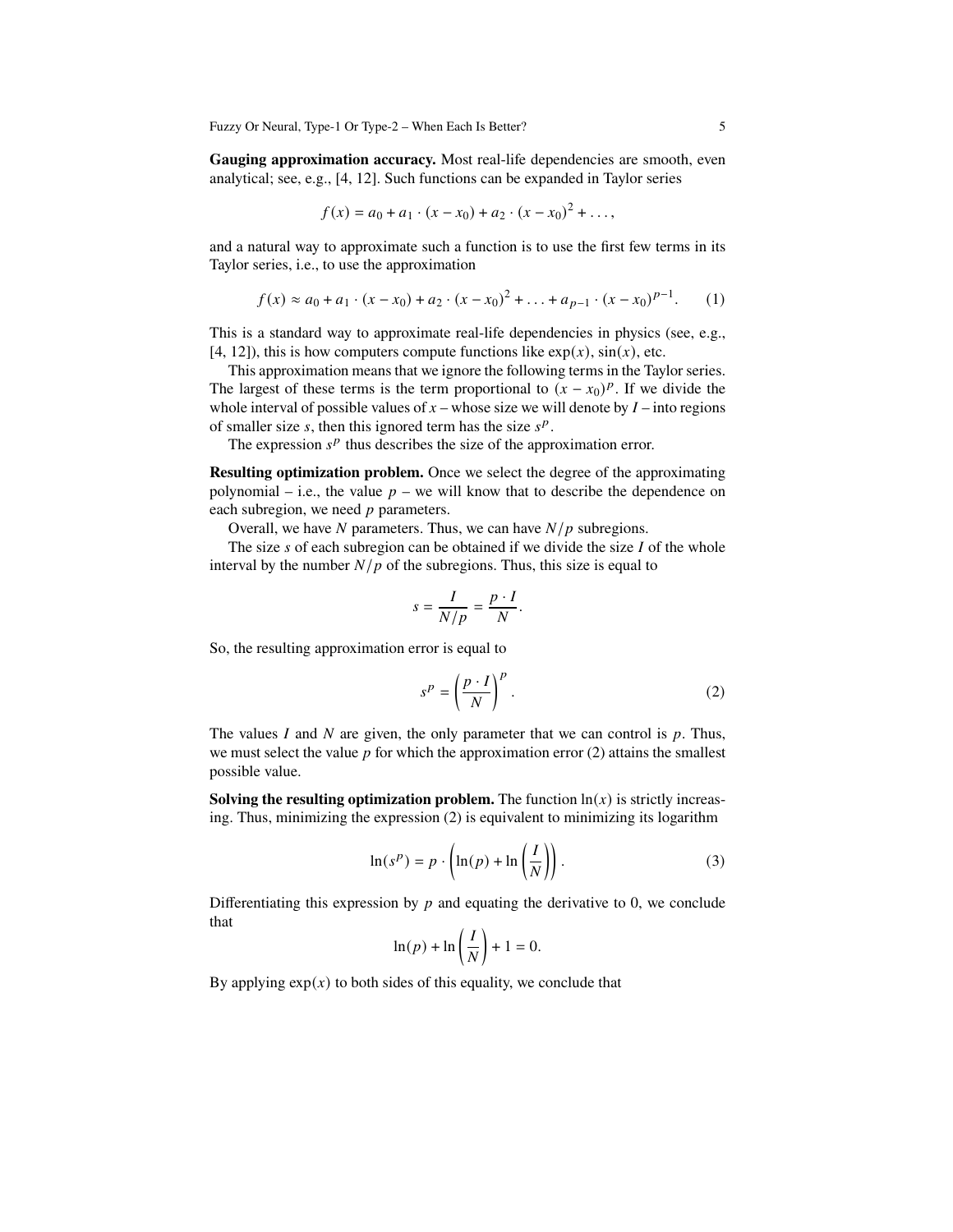6 Vladik Kreinovich and Olga Kosheleva

$$
p \cdot \frac{I}{N} \cdot e = 1,
$$

hence

$$
p = \frac{N}{I \cdot e}.\tag{4}
$$

In this case, the optimal size of the subregion is equal to

$$
s = \frac{p \cdot I}{N} = \frac{1}{e}.\tag{5}
$$

So, we can make the following conclusions.

**First conclusion: local or global?** The optimal size of the region does not depend on the desired accuracy:

- if this size is sufficiently small smaller than  $1/e$  in some natural units then it is better to use global techniques like neural networks;
- if this size is larger, then it is better to use local techniques like fuzzy.

In other words, in qualitative terms:

- if the inputs vary a lot, then local (e.g., fuzzy) techniques are better;
- on the other hand, if the inputs do not deviate much, global (e.g., neural) techniques are better.

**Second conclusion: how to reach better accuracy?** Suppose that we have a local model – e.g., a fuzzy model with a fixed number of triangular membership functions. This model provides some accuracy. What should we do if we want higher accuracy?

Of course, for this purpose, we will need to use more parameters. In general, these parameters can be allocated differently:

- we can divide the original interval into a larger number of subintervals  $-$  i.e., use a larger number of membership functions,
- or we can keep the same number of subintervals, but provide a more sophisticated description of the function on each subinterval, description that requires more parameters – e.g., use type-2 fuzzy, or use a more general class of membership functions.

Our analysis shows that the second idea leads to better results. If we had 3 or 5 membership functions before, we should continue to use the same number of membership functions – but make these functions more sophisticated.

*Comment.* Our result may explain why we humans always divide all objects into  $7 \pm 2$  classes – i.e., in effect, use a subdivision into a fixed number of subregions; see, e.g., [8, 11].

Thus, we provide a natural explanation of this feature of human data processing.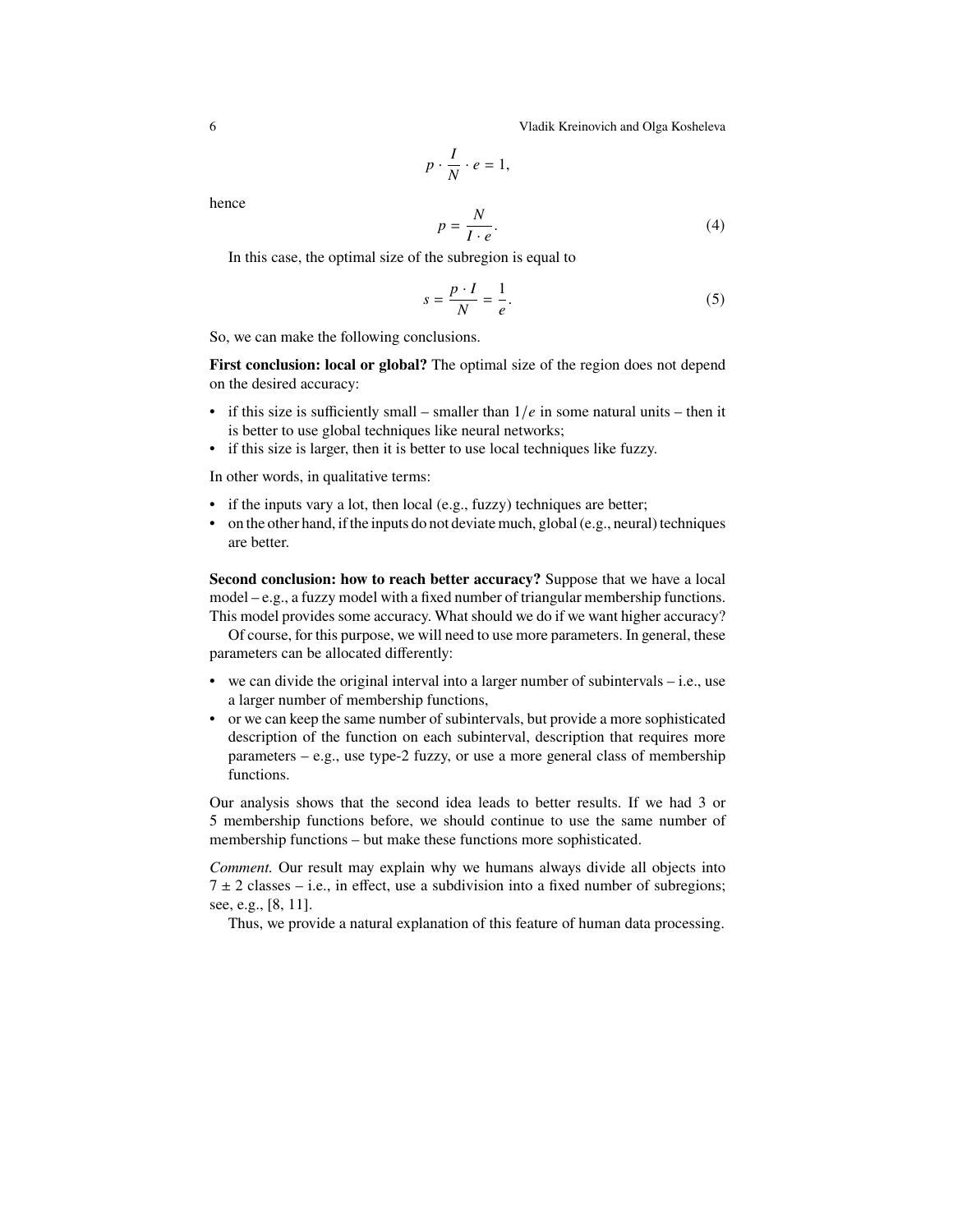Fuzzy Or Neural, Type-1 Or Type-2 – When Each Is Better? 7

#### **4 Future Work**

What we have analyzed is the first approximation, an approximation in which:

- we did not take into account specific features of each application area, and
- we only took into account number of regions and number of parameters.

Additional analysis is needed:

- Additional analysis is needed to decide between different local techniques with the same number of parameters: e.g., should we go to type-2 or should we use more sophisticated membership functions.
- Additional analysis is also needed to decide which of "global" machine learning techniques would work better in a given situation.

We hope that this simple paper will inspire researchers to extend our results and to solve remaining challenges.

**Acknowledgements** This work was supported in part by the National Science Foundation grants 1623190 (A Model of Change for Preparing a New Generation for Professional Practice in Computer Science), and HRD-1834620 and HRD-2034030 (CAHSI Includes), and by the AT&T Fellowship in Information Technology.

It was also supported by the program of the development of the Scientific-Educational Mathematical Center of Volga Federal District No. 075-02-2020-1478, and by a grant from the Hungarian National Research, Development and Innovation Office (NRDI).

The authors are greatly thankful to Yuriy Kondratenko for his encouragement, and, of course, to Janusz Kacprzyk for his numerous ideas and discussions that motivated this work.

#### **References**

- 1. K. Atanassov, *Intuitionistic Fuzzy Sets: Theory and Applications*, Springer Verlag, Berlin, Heidelberg, 1999.
- 2. R. Belohlavek, J. W. Dauben, and G. J. Klir, *Fuzzy Logic and Mathematics: A Historical Perspective*, Oxford University Press, New York, 2017.
- 3. C. M. Bishop, *Pattern Recognition and Machine Learning*, Springer, New York, 2006.
- 4. R. Feynman, R. Leighton, and M. Sands, *The Feynman Lectures on Physics*, Addison Wesley, Boston, Massachusetts, 2005.
- 5. I. Goodfellow, Y. Bengio, and A. Courville, *Deep Leaning*, MIT Press, Cambridge, Massachusetts, 2016.
- 6. G. Klir and B. Yuan, *Fuzzy Sets and Fuzzy Logic*, Prentice Hall, Upper Saddle River, New Jersey, 1995.
- 7. J. M. Mendel, *Uncertain Rule-Based Fuzzy Systems: Introduction and New Directions*, Springer, Cham, Switzerland, 2017.
- 8. G. A. Miller, "The magical number seven plus or minus two: some limits on our capacity for processing information", *Psychological Review*, 1956, Vol. 63, No. 2, pp. 81–97.
- 9. H. T. Nguyen, C. L. Walker, and E. A. Walker, *A First Course in Fuzzy Logic*, Chapman and Hall/CRC, Boca Raton, Florida, 2019.
- 10. V. Novák, I. Perfilieva, and J. Močkoř, *Mathematical Principles of Fuzzy Logic*, Kluwer, Boston, Dordrecht, 1999.